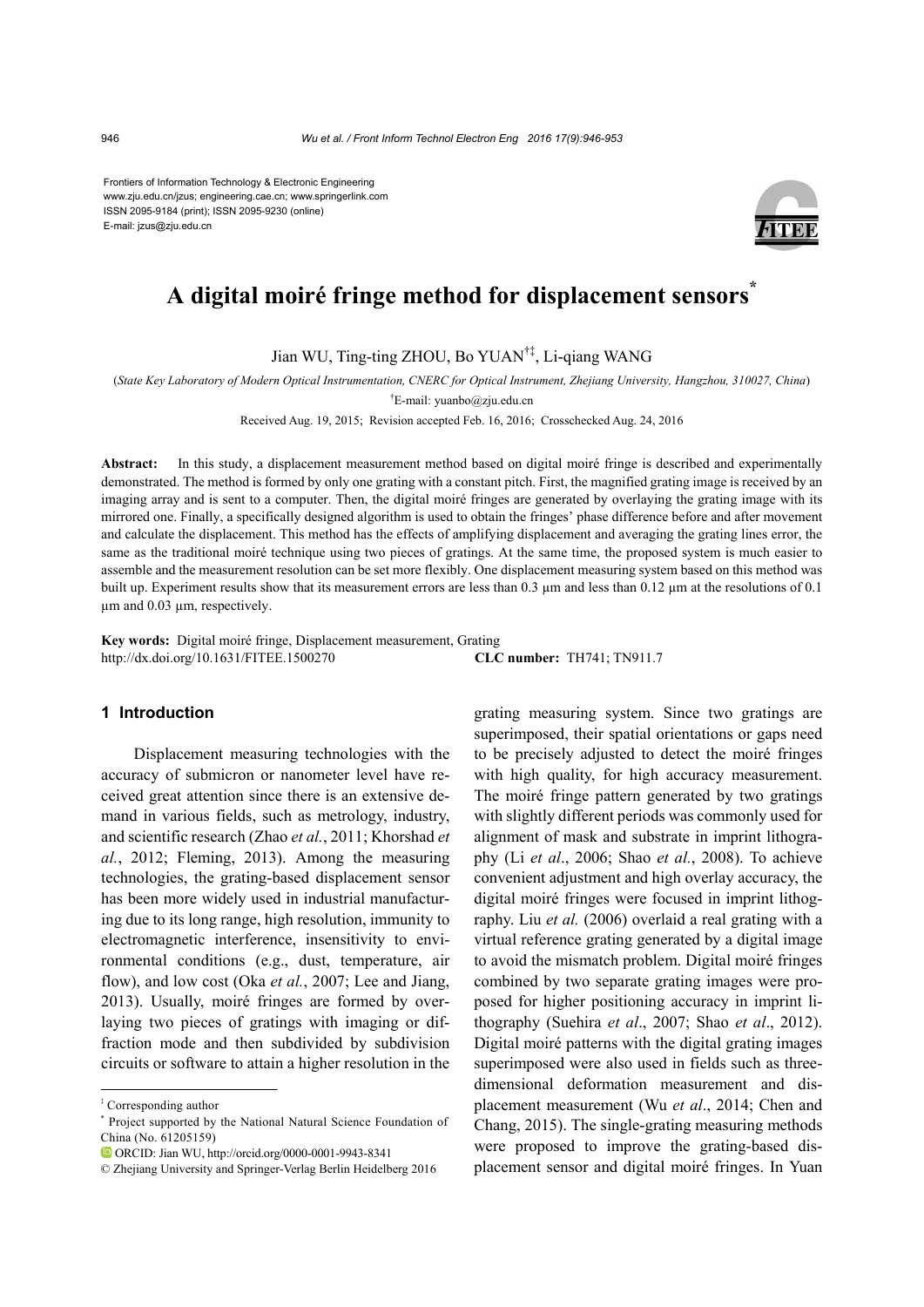*et al.* (2009) and Wang *et al.* (2015), an imaging array was employed to obtain only one grating image and its pixels were used for subdivision. However, this method totally abandons the 'moiré pattern' and the error averaging effect is relatively poor. The interferometer with a single grating was also proposed (Chu *et al*., 2008; Cheng and Fan, 2011), in which two high-order diffraction beams were used to form interference fringe and CCD or photodetectors were employed to detect the fringe signals. Since this type of interferometer needs a coherent light source to obtain diffraction signals, it is sensitive to environmental conditions and is inclined to be affected by the local defect on the grating.

In the present study, a novel grating-based displacement measurement method is proposed, which uses digital moiré fringes formed by only one grating with a constant pitch. It has the advantages of convenient assembly, easy acquisition of high quality fringe signals, flexibility in setting the resolution, error averaging, and low cost.

## **2 Systemic configuration**

The optical system using a single grating to measure displacement is shown in Fig. 1a. The grating is fixed on a motion platform and the grating line is perpendicular to the motion direction. The grating is illuminated by a collimated white-light source. Then, the image of the grating magnified by a lens is received by an imaging array, such as a CMOS or CCD image sensor. The magnifying power of optics should match the sizes of the grating pitch and the image sensor to guarantee that sufficient grating lines are captured by the image sensor. Usually, there is a small angle between the grating line and the row direction of the imaging array. The grating image signals are sent to the computer. Finally, a PC program generates digital moiré fringes and calculates the displacement.

The process of obtaining the digital moiré fringes is as shown in Fig. 1b. First, the mirrored grating image is generated by flipping the grating image along the row or column direction of the imaging array. Then, the digital moiré fringes are formed by overlaying the grating image and its mirrored image. Finally, two-dimensional digital moiré fringes are integrated along the column direction to form one-dimensional digital moiré curves. The moiré curve is similar to a sinusoidal curve after it is averaged with a certain window size. The moiré curve is used to calculate the displacement.



**Fig. 1 Systemic configuration: (a) optical system; (b) formation of digital moiré fringes** 

## **3 Theoretical analysis**

# **3.1 Displacement amplification**

According to Fig. 1b, the digital moiré fringe has the function of displacement amplification. The principle here is slightly different from that of the traditional moiré fringe formed by two gratings (Fig. 2). The axes of *x* and *y* represent the row and column directions of the image sensor, respectively. The solid and dashed lines denote the grating image and its mirrored image, respectively. Suppose that the angle between the grating line and the *x*-axis is *θ* and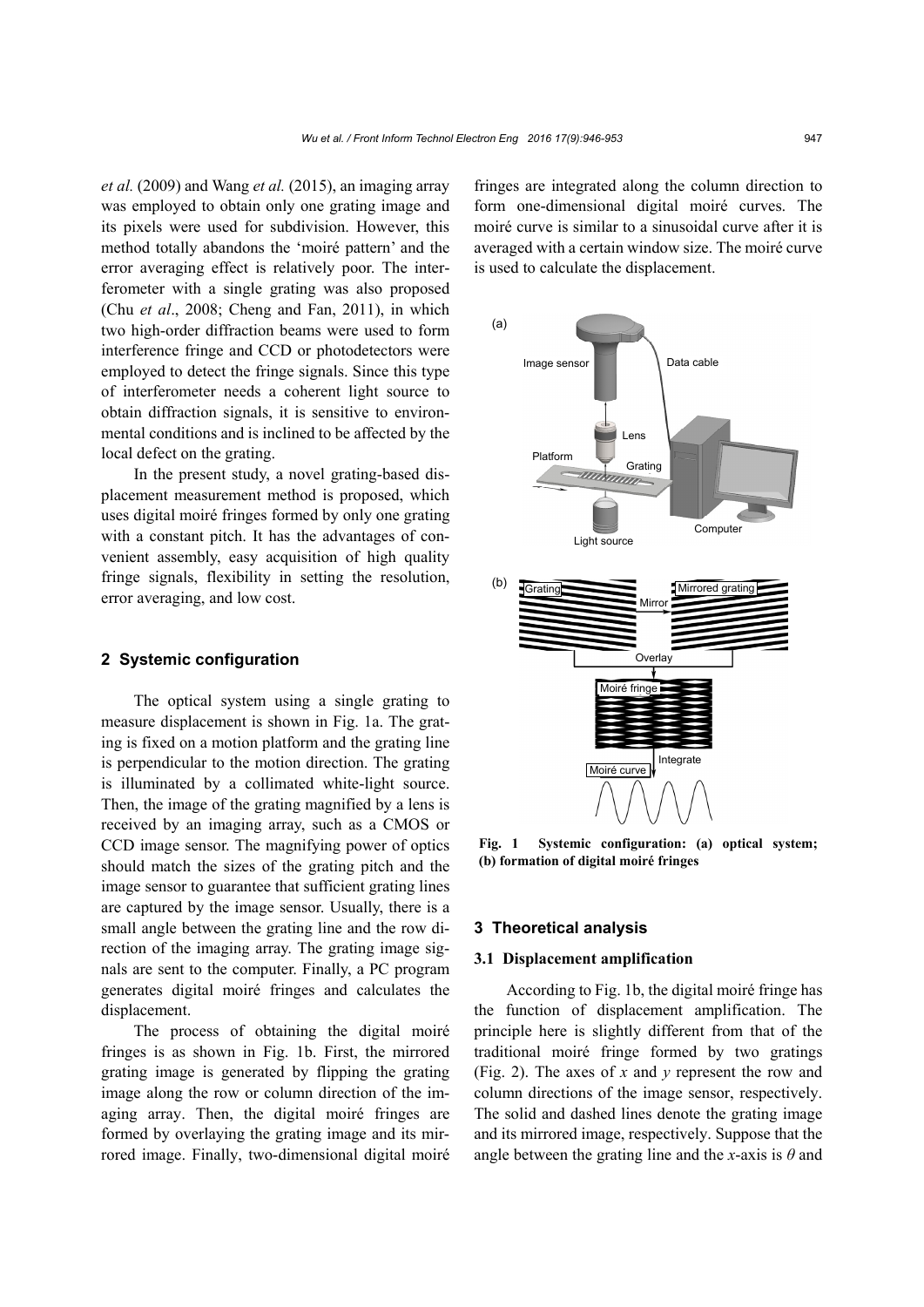the grating pitch is *p*. The pitch of moiré fringe *l* can be obtained as

$$
l = \frac{p}{2\sin\theta}.\tag{1}
$$



**Fig. 2 Principle of displacement amplification** 

In Fig. 2, the black and gray lines denote the grating or mirrored grating before and after moving, respectively. Obviously, the mirrored grating moves in the opposite direction when the grating moves. It means that the digital moiré fringe moves two pitches as the grating moves one pitch. Thus, if the grating moves *d*, the moiré fringe moves

$$
D = \frac{d}{\sin \theta}.
$$
 (2)

So, the sensitivity of the digital moiré fringe is correlated with the rotation angle *θ* between the grating and the image sensor. The sensitivity is higher when *θ* is smaller, which will be discussed in Section 3.3.

## **3.2 Displacement calculation**

The moiré curve in Fig. 1b can be expressed as

$$
I = A\sin(\omega x + \varphi) + k,\tag{3}
$$

where  $A$ ,  $\omega$ ,  $\varphi$ , and  $k$  represent the amplitude, frequency, phase, and DC component of the curve, respectively. Suppose that  $\varphi_d$  is the difference of phases before and after movement. The moiré fringe moves  $\varphi$ <sub>d</sub>/(2π) pitches. So, the displacement of the moiré fringe is

$$
D = l \cdot \frac{\varphi_d}{2\pi}.\tag{4}
$$

Combining Eqs.  $(1)$ ,  $(2)$ , and  $(4)$ , the grating displacement can be written as

$$
d = \frac{p}{2} \cdot \frac{\varphi_{\rm d}}{2\pi}.\tag{5}
$$

Phase difference  $\varphi_d$  can usually be expressed as

$$
\varphi_{d} = 2n\pi + \Delta\varphi, \tag{6}
$$

where *n* is the full-period counter and  $\Delta \varphi$  is the phase difference within  $(-2\pi, 2\pi)$ . Eq. (5) shows that the key of displacement calculation is to obtain *φ*d.

The phase  $\varphi$  in Eq. (3) can be estimated using conventional methods, such as those proposed in Ramos and Serra (2008) and Vucijak and Saranovac (2010). Here, a simple and efficient method for phase estimation is used (Fig. 3a). The moiré curve is normalized as  $A=1$  and  $k=0$  in the process of phase estimation. First, the frequency *ω* of measured moiré curve *I* is estimated using the peak-valley method, namely, calculating the average distance of adjacent peaks or valleys. Second, each discrete sinusoidal signal *I*(*i*) with a phase of *iω* is generated. Since the moiré curve is sampled by the image sensor, *i* must be an integer in the range of  $[0, 2\pi/\omega)$ . Then, the correlation coefficients of *I* and *I*(*i*) are calculated and the estimated phase is that of  $I(i)$  corresponding to the maximum correlation coefficient.



**Fig. 3 Phase estimation (a) and the phase variation with the displacement of the moiré fringe (b)**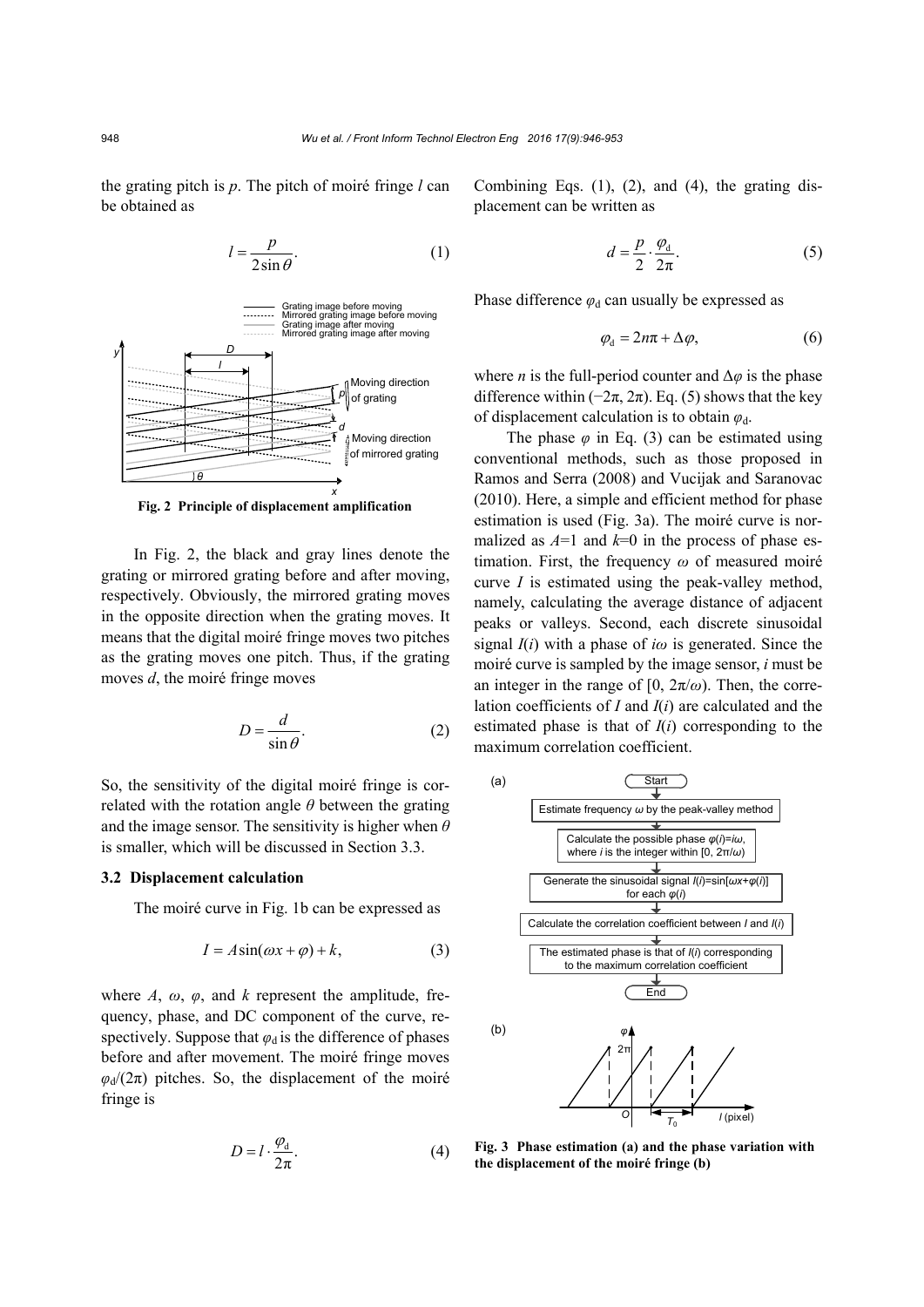Suppose that the phase of the digital moiré curve before moving is  $\varphi_b$  and that after moving is  $\varphi_a$ .  $\varphi_a-\varphi_b$ is the phase difference  $\Delta\varphi$  in Eq. (6). It is then necessary to record the full-period counter *n*. As shown in Fig. 3b, the phase variation with the displacement of the moiré fringe is a periodic sawtooth function when the grating is continuously moving in one direction. So, the full-period counter *n* should increase or decrease by one if the phase jumps down from  $2\pi$  to 0 or jumps up from 0 to  $2\pi$ , respectively.

## **3.3 Displacement resolution**

Since the digital moiré fringe moves two periods as the grating moves one period, the displacement resolution can be expressed as

$$
\delta = \frac{p}{2N},\tag{7}
$$

where *N* is the number of pixels occupied by one period of moiré curve.

However, the imaging system is not considered in Eq. (7). Suppose that the system magnifying power of the imaging system is *β* and that the pixel size of the imaging array is  $b \times b$ , the following equation can be obtained according to the object-image scale relation:

$$
N \cdot b = \frac{\beta \cdot p}{2 \sin \theta}.\tag{8}
$$

Combining Eqs. (7) and (8), the resolution  $\delta$  can be expressed as

$$
\delta = \frac{b \sin \theta}{\beta}.
$$
 (9)

Theoretically, the system resolution is higher when the pixel size *b* is smaller, the angle  $\theta$  between the grating line and the row direction of the imaging array is smaller, or the magnifying power  $\beta$  is larger. However, the resolution cannot be improved unlimitedly. First, *b* is limited by the manufacturing technology for the imaging array. Second, if *θ* is too small, less than one period of the digital moiré curve is obtained, which makes it impossible to estimate the phase in Eq. (3). Third, if  $\beta$  is too large, a small number of grating lines are detected by the imaging

array, which weakens the error averaging effect of the moiré fringe and reduces the accuracy.

Once the detector and optical lens are fixed in one grating measuring system, *b* and *β* cannot be changed. However, it can still realize various resolutions by changing  $\theta$  in Eq. (9). In practice, we need only to rotate the imaging array around the optical axis of the system.

## **4 Experiments and discussion**

#### **4.1 Experimental apparatus**

Fig. 4 shows the hardware of the displacement measuring system based on the proposed principle. The grating is a general coarse metrology grating with a pitch of 20 μm and a length of 65 mm. It was fixed on an Abbe comparator platform and the grating line was perpendicular to the motion direction of the platform. The Abbe comparator with a minimum division value of 1 µm was used only as a motion platform. So, it brings the same effects to the displacement sensors installed on the comparator, including the sensors for comparison and our displacement measuring system. The imaging array is a CMOS image sensor with 2048×1536 pixels and its pixel size is 3.18 µm×3.18 µm. The output signals of the CMOS image sensor are transmitted via a USB interface. The imaging system consists of a  $10\times$  objective and an eyepiece, and the system magnifying power is 6.48×. In the experiment, the displacement resolution was modified only by rotating the CMOS image sensor to change the angle  $\theta$ .  $\theta$  can be directly calculated from the grating image by a line detection algorithm commonly used in digital image processing. However, there will be only a few peaks and valleys in the digital moiré curve if *θ* is too small, which will lead to a large deviation of the frequency estimated according to the method described in Fig. 3a. We propose that the number of peaks and valleys in the curve should be larger than eight. The resolutions of 0.03 µm and 0.10 µm were used in the following experiments, and  $\theta$  was set at 3.7° and 11.7°, respectively.

In experiments, two kinds of displacement sensors were used for comparison, since there are no available sensors that have high performance in terms of both displacement range and resolution.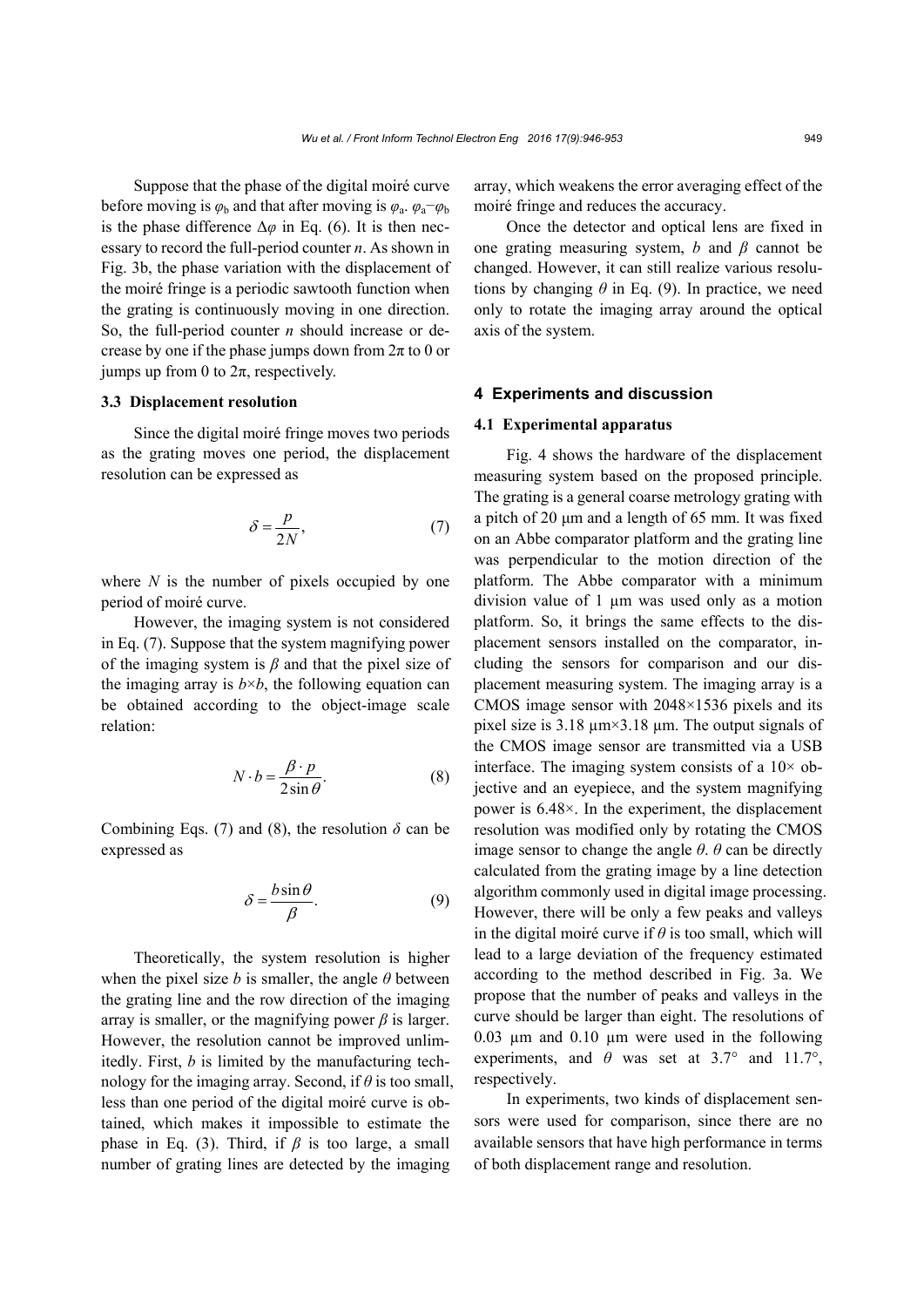

**Fig. 4 The displacement measuring system**

The eddy current sensor, eddyNCDT3010 (Micro-epsilon, Germany), was selected as one reference sensor for the tests on stability, sensitivity, and accuracy at a short displacement range. The measurement range is 0.5 mm and the resolution is 25 nm. Its output signals were collected by a 16-bit data acquisition card. To eliminate the effects of systemic noise and the environment, the signals were averaged for 2048 acquisitions.

The grating ruler, JCXE0.1 (Sinpo, China), was selected as another reference sensor for the test on systemic accuracy at a long displacement range (not shown in Fig. 4). Its measurement range is 200 mm and the resolution is 0.1 μm. The displacements were read directly from the digital display meter.

## **4.2 Quality of the digital moiré fringe**

The high quality of the digital moiré fringe contributes to the displacement measurement accuracy, and the light source is an important factor affecting the quality. To investigate how much influence it has, the digital moiré fringes and the corresponding digital moiré curves were examined at various illuminations.

The systemic resolution was set at 0.03 μm.The Abbe platform was fixed and the digital moiré fringes were collected. Figs. 5a and 5b show the digital moiré fringes obtained at the illuminations of 100 lx and 390 lx, respectively. Although the digital moiré fringes are quite different, their normalized moiré curves are almost consistent (Fig. 5c), bringing almost no influence on phase estimation. Thus, it is easy to guarantee that the moiré fringe quality can meet the need for displacement measurement.



**Fig. 5 Digital moiré fringes obtained at 100 lx (a) and 390 lx (b), respectively, and the corresponding digital moiré curves (c)**

## **4.3 Stability**

The stability of the measuring system will be affected by the light source, imaging array, environment condition, etc., which may increase the measurement error. Before investigating its stability, the Abbe platform was fixed for several hours to release the stress and become stable. The displacement resolution was set at 0.03 μm and the environmental temperature was stabilized at 29 °C. The displacement values from the eddy current sensor and our measuring system were recorded every second for about half an hour. It can be seen from Fig. 6 that the displacement variation of our system is almost consistent with that of the eddy current sensor. Moreover, the displacement variation of our system does not exceed the resolution of 0.03 μm.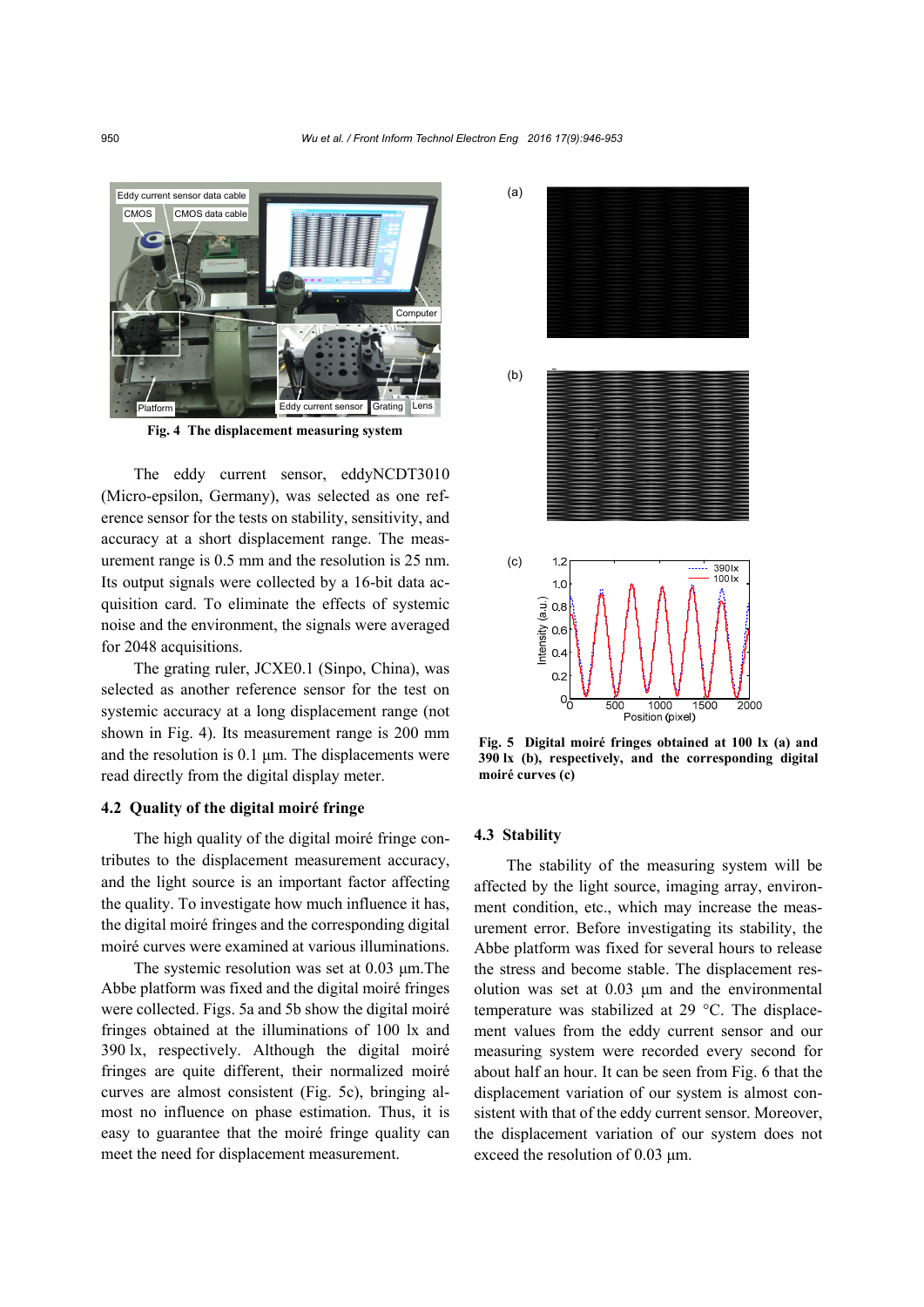

## **4.4 Sensitivity**

The sensitivity of the measuring system was tested by monitoring the movement of the platform in the unlocked status. If the platform is randomly moved to one position and is not locked, it slides at first and holds still finally because of the gap and the stress among the platform gears.

The measuring system was adjusted with the resolution being 0.03 μm and the environmental temperature stabilized at 29 °C. The displacement values from the eddy current sensor and our measuring system were recorded every second for about 45 min (Fig. 7). It can be seen that the platform was moving slowly and returned to a stable status at last. Fig. 7 shows that our system is very sensitive to a small displacement and the sensitivity coincides with its resolution.

## **4.5 Displacement measurement accuracy**

First, the measuring system was adjusted with the displacement resolution being 0.1 μm and was tested with the grating ruler. The displacements were recorded every 10 μm in the distance range of 3 mm. Fig. 8a shows the displacement errors between the grating ruler and our measuring system. It can be seen that the error is less than 0.3 μm. Moreover, the standard error calculated from the displacement error curve is about 0.14 μm.

Then, the measuring system was adjusted with the displacement resolution being 0.03 μm and was tested with the eddy current sensor. The displacements were recorded every 1 μm in the distance range of 400 μm. Fig. 8b shows the displacement error curves measured three times. It can be seen that the displacement error of the measuring system is less than 0.12 μm and that the calculated standard error is better than 0.05 μm. Details about the results in Fig. 8b are shown in Table 1.



**Fig. 7 Results of the sensitivity test**



**Fig. 8 Displacement error between the grating ruler and the measuring system with 0.1 μm resolution (a) and between the eddy current sensor and the measuring system with 0.03 μm resolution for each of the three**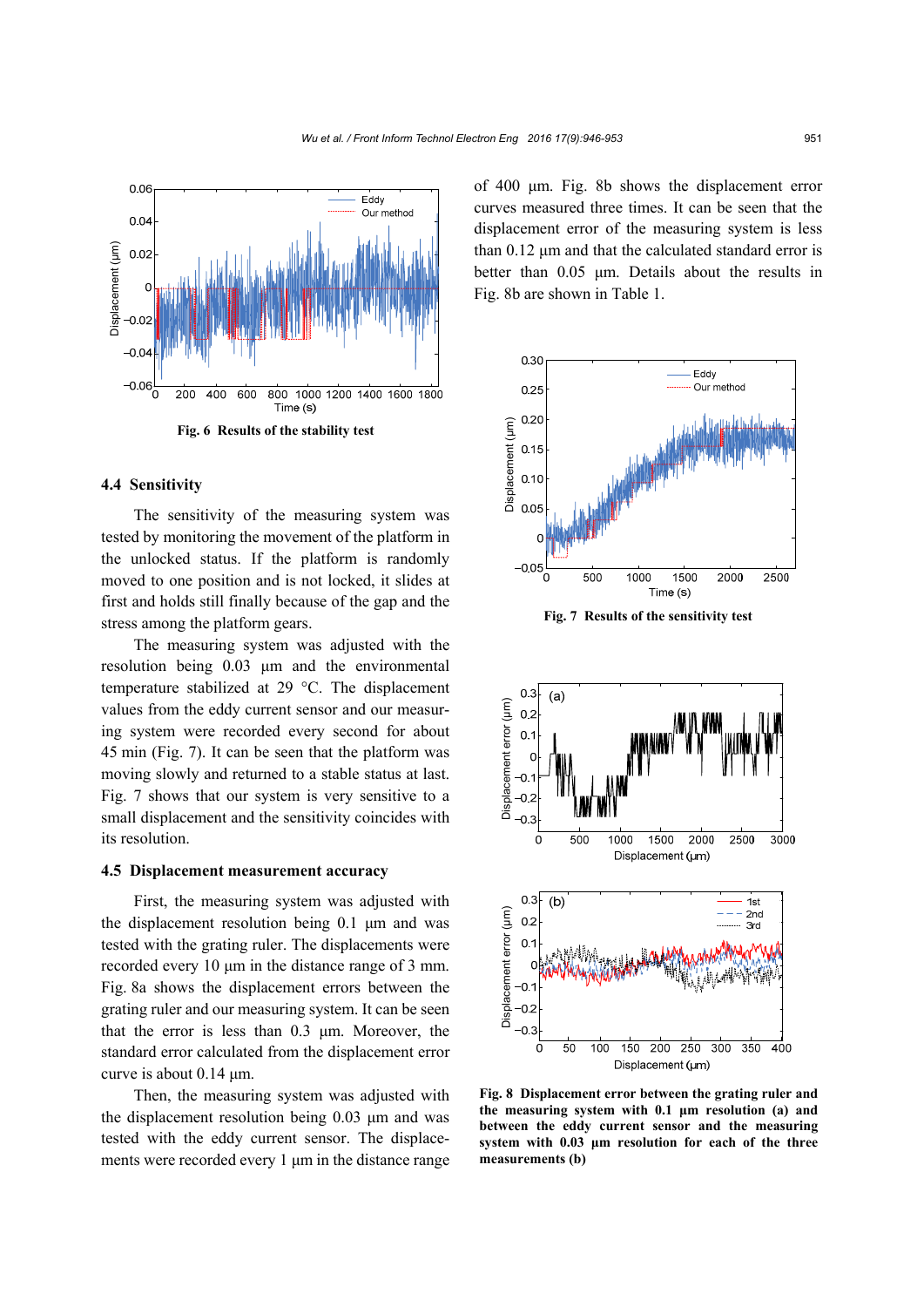**Table 1 Static results of measurements at the resolution of 0.03 µm** 

| Test number Maximum error $(\mu m)$ Standard error $(\mu m)$ |      |
|--------------------------------------------------------------|------|
| 0.12                                                         | 0.05 |
| 0.10                                                         | 0.03 |
| 0.12                                                         | 0.05 |

# **5 Conclusions**

A digital moiré fringe method was proposed for displacement measurement using only one metrology grating. The digital moiré fringe is formed by overlaying the grating image and its mirrored image, and a specifically designed algorithm is used to calculate the displacement. One displacement measuring system using the proposed method was tested at the resolutions of 0.1  $\mu$ m and 0.03  $\mu$ m, and the errors are no more than 0.3 µm and no more than 0.12 µm, respectively. The advantages of the displacement sensor based on the digital moiré fringe method are:

1. The method can magnify the displacement and weaken the measurement error caused by the local grating defects and some random factors, which are the same as the traditional moiré fringe technology. This is because the formation of digital moiré fringes is similar to that of traditional moiré fringes except that one virtual grating (i.e., the mirrored grating) is introduced in the present method.

2. Since only one grating is used in the proposed system, the system is easier to assemble and the measurement error caused by the interval between two gratings can be totally eliminated. Additionally, the moiré signal obtained from one grating has a higher quality than that from two gratings.

3. The systemic resolution can be changed by rotating only the imaging array for different applications, without any hardware replacement. By contrast, the existing grating ruler generally has a fixed resolution and one needs various rulers to meet different measurement accuracies.

4. Compared with the systems having the same resolutions, our proposed system is simpler and costs less. The digital moiré fringes are directly subdivided by the pixels of the imaging array. There is no need to design an extra processing circuit for subdivision.

## **References**

- Chen, X.X., Chang, C.C., 2015. A digital sampling moiré method for two-dimensional displacement measurement. *SPIE*, **9435**:943523. http://dx.doi.org/10.1117/12.2084148
- Cheng, F., Fan, K.C., 2011. Linear diffraction grating interferometer with high alignment tolerance and high accuracy. *Appl. Opt.*, **50**(22):4550-4556. http://dx.doi.org/10.1364/AO.50.004550
- Chu, X.C., Lü, H.B., Zhao, S.H., 2008. Research on long-range grating interferometry with nanometer resolution. *Meas. Sci. Technol.*, **19**(1):017001.

http://dx.doi.org/10.1088/0957-0233/19/1/017001

Fleming, A.J., 2013. A review of nanometer resolution position sensors: operation and performance. *Sens. Actuat. A*, **190**:106-126.

http://dx.doi.org/10.1016/j.sna.2012.10.016

- Khorshad, A.A., Hassani, K., Tavassoly, M.T., 2012. Nanometer displacement measurement using Fresnel diffraction. *Appl. Opt.*, **51**(21):5066-5072. http://dx.doi.org/10.1364/AO.51.005066
- Lee, J.Y., Jiang, G.A., 2013. Displacement measurement using a wavelength-phase-shifting grating interferometer. *Opt. Expr.*, **21**(21):25553-25564. http://dx.doi.org/10.1364/OE.21.025553
- Li, N.H., Wu, W., Chou, S.Y., 2006. Sub-20-nm alignment in nanoimprint lithography using moiré fringe. *Nano Lett.*, **6**(11):2626-2629. http://dx.doi.org/10.1021/nl0603395
- Liu, C.M., Chen, L.W., Wang, C.C., 2006. Nanoscale displacement measurement by a digital nano-moiré method with wavelet transformation. *Nanotechnology*, **17**(17): 4359-4366.
- http://dx.doi.org/10.1088/0957-4484/17/17/012 Oka, T., Ohmura, Y., Nakajima, H., *et al*., 2007. Displacement sensor based on grating imaging with a cylindrical lens array and a phase grating. *Opt. Eng.*, **46**(7):073603. http://dx.doi.org/10.1117/1.2753185
- Ramos, P.M., Serra, A.C., 2008. A new sine-fitting algorithm for accurate amplitude and phase measurements in two channel acquisition systems. *Measurement*, **41**(2):135-143. http://dx.doi.org/10.1016/j.measurement.2006.03.011
- Shao, J., Liu, H., Ding, Y., *et al*., 2008. Alignment measurement method for imprint lithography using moiré fringe pattern. *Opt. Eng.*, **47**(11):113604. http://dx.doi.org/10.1117/1.3028350
- Shao, J., Ding, Y., Tian, H., *et al*., 2012. Digital moiré fringe measurement method for alignment in imprint lithography. *Opt. Laser Technol.*, **44**(2):446-451. http://dx.doi.org/10.1016/j.optlastec.2011.08.010
- Suehira, N., Terasaki, A., Okushima, S., *et al*., 2007. Position measurement method for alignment in UV imprint using a high index mold and "electronic" moiré technique. *J. Vac. Sci. Technol. B*, **25**(3):853-856. http://dx.doi.org/10.1116/1.2737440

Vucijak, N.M., Saranovac, L.V., 2010. A simple algorithm for